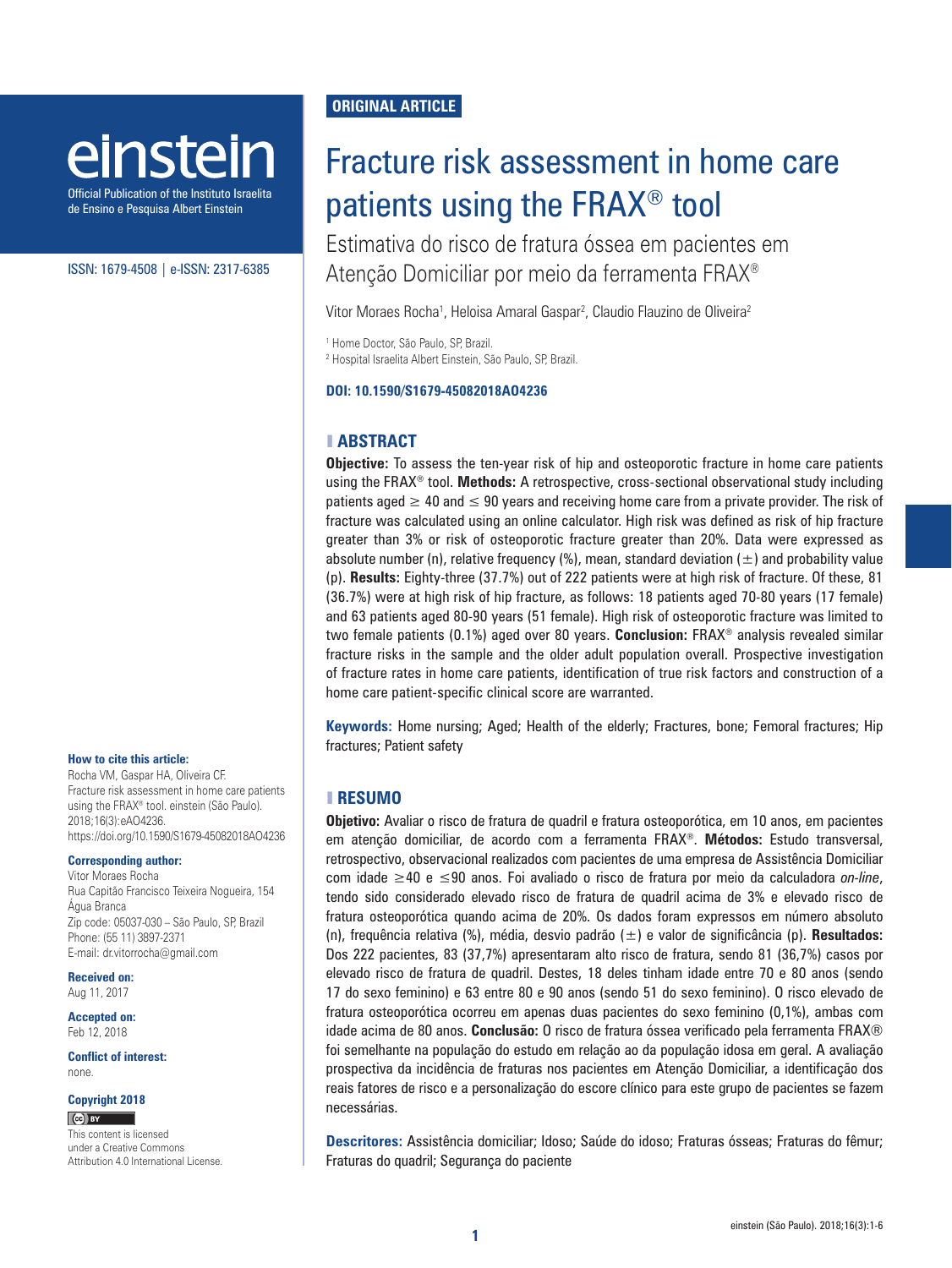# **INTRODUCTION**

Advances in health care and improved life conditions have led to a significant increase in the average life expectancy of the Brazilian population. According to the Brazilian Institute of Geography and Statistics (IBGE - *Instituto Brasileiro de Geografia e Estatística*), life expectancy in Brazil increased from 45.5 to 72.7 years between 1970 and 2008, and is expected to reach 81.29 years in 2050. Longer life expectancy has direct public health and health services management implications.<sup>(1)</sup>

Bone fracture is a major cause of hospitalization in elderly patients and has significant negative impacts on patient quality of life. $(2)$  Affected patients often become functionally dependent in the short- or long-run, and approximately 50% do not regain previous levels of mobility.(2,3) Age-related pathophysiological changes, such as decreased bone mineral density (BMD), frequent medication use and specific socioenvironmental conditions increase the risk of fracture in this population. $(4-7)$  This is therefore a relevant public health issue from the medical, social and economic standpoints.

Trauma is the leading cause of bone fracture (90%) and fractures affecting bones such as the femur are associated with high mortality rates.<sup>(3)</sup> The annual incidence of hip fracture in older adults is relatively low; however, the lifetime risk of fracture amounts to 17.5% and  $6\%$  in females and males, respectively.<sup>(8)</sup>

Osteoporosis plays a major role in etiopathogenesis of fractures in the elderly. In the UK, 536 thousand fractures/year are related to osteoporosis, with annual costs of more than £ 4.4 billion. In the US, the estimated average annual costs amount to US\$ 20 billion.(9) In Brazil, average hospitalization and medication costs reached R\$ 70 million in 2006 (potentially underestimated), with 35,490 deaths/year in patients aged over 60 years.(10)

Fracture-related mortality ranges from 5.5% to 25% (in-hospital and two years after the event, respectively).(11) According to the National British Osteoporosis Guideline Group, progressive BMD loss translates into a nearly two-fold increase (per standard deviation) in fracture risk, and the predictive value of BMD for hip fracture risk is similar to the predictive value of blood pressure for stroke.<sup>(9)</sup>

Bone fractures have been extensively investigated in osteoporotic and non-osteoporotic women (particularly postmenopausal women), but data associating bone fracture risks and home care are scarce.(12-15) However, the immobility syndrome, resulting either from previous motor issues, changes in bone metabolism or clinical conditions, is thought to be a risk factor for pathological fracture.(16,17) This syndrome affects patients of various age groups, including pediatric patients, and is common in those receiving home care. Therefore, home care patients are potentially at high fracture risk.

Studies investigating hip fracture risk in home care patients revealed fracture rates of 24.4 per 1,000 individuals/year and suggested older female patients, smokers and patients with osteoporosis, gait changes, history of falls, cognitive changes and suspected undernourishment may be were at greater risk. $(14)$ Understanding fracture risks in this growing group of patients is important to support preventive, diagnostic and therapeutic measures.

# ❚ **OBJETIVE**

To assess the 10-year risk of hip and osteoporotic fracture in home care patients using the FRAX® tool.

# ❚ **METHODS**

A retrospective, cross-sectional study evaluating all patients receiving home care services from a private company based in the city of São Paulo (SP). High- (home admission) and low-complexity (home care) patients aged ≥40 and ≤90 years were included. Patients with incomplete medical records were excluded.

High complexity patients are those requiring daily 12 to 24-hour nursing care, as well as multidisciplinary care (medical, physical therapy and speech therapy), often with invasive or non-invasive ventilation support. Low complexity patients are those requiring specific rehabilitation and/or care, with no need for ongoing nursing care (*e.g*., patients undergoing motor or respiratory rehabilitation, pharmacological treatment or wound care).

Data were extracted from electronic medical records (IW - Management Health System; IncoWay Copyright©) on May  $25<sup>th</sup>$ , 2016. The FRAX<sup>®</sup> scoring tool was applied using the on-line calculator (www.shef.ac.uk/FRAX); clinical data were used, but not BMD data.

Patients with hip fracture risk greater than 3% and osteoporotic fracture risk greater than 20% were defined as high-risk patients.(18)

Variables were expressed as percentage, or mean and standard deviation (categorical and continuous variables, respectively). Categorical variables were compared using the Fisher's exact test. Continuous variables were analyzed using the Mann-Whitney test or confidence analysis (ANOVA) up to two and more than two groups, respectively). The level of significance was set at  $5\%$  (p<0.05).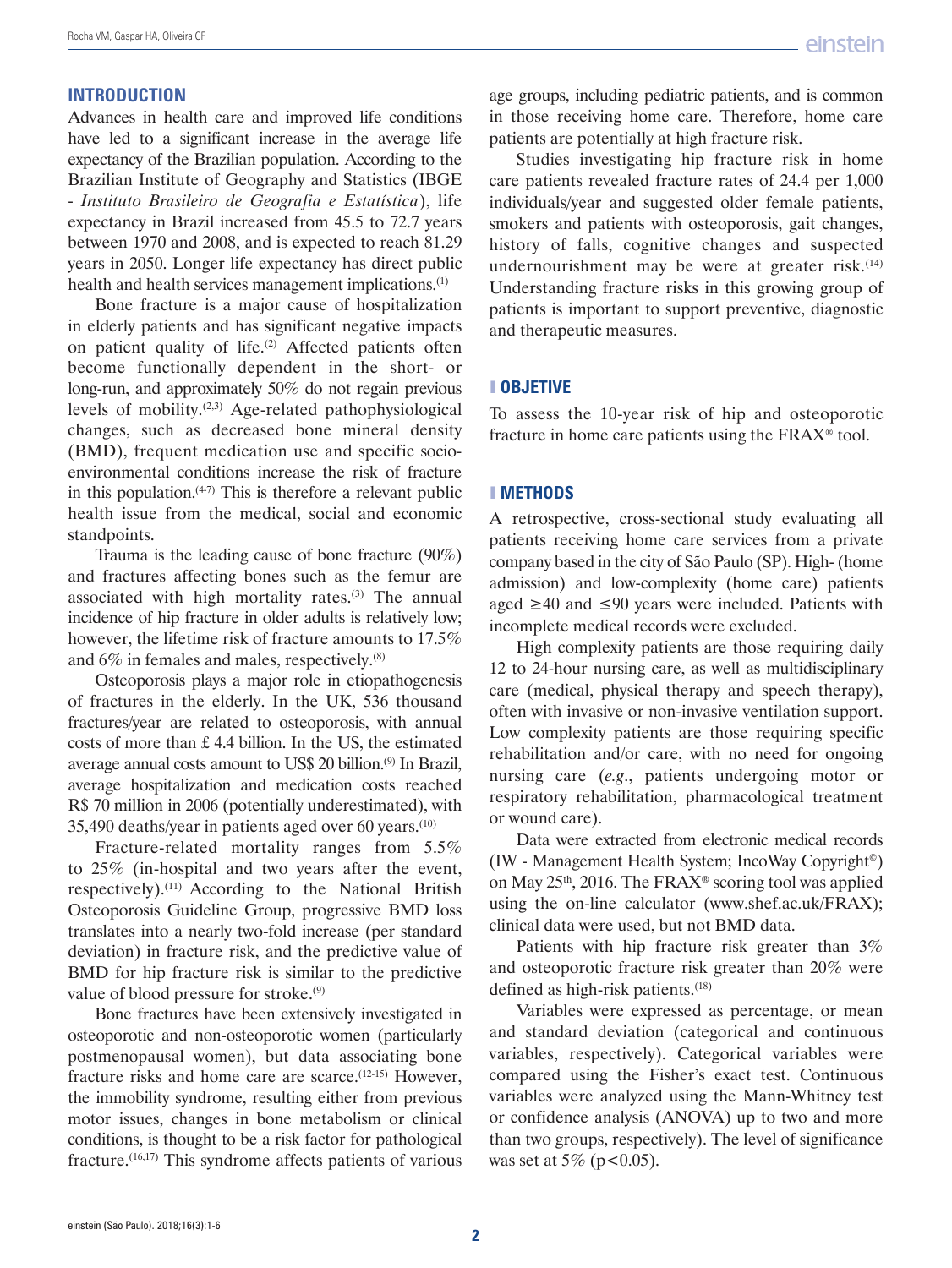This project (0024/2016) was approved by the Research Ethics Committee of Home Doctor, São Paulo, SP, Brazil.

## ❚ **FRAX®**

The "FRAX®" tool is an algorithm created by the World Health Organization (WHO), in 2008, to predict the 10-year risk of hip and major osteoporotic fractures (spine, proximal humerus, hip and forearm). This tool has been validated by several international societies and organizations, and also in Brazil (in 2015).(19,20)

FRAX® algorithms express fracture risk as percentage  $(\%)$  of hip and/or major osteoporotic fractures within a ten-year period<sup>(19-21)</sup> based on the following variables:<sup>(19)</sup> body mass index (BMI); history of previous fractures at classical osteoporotic fracture sites; family history of hip fracture; smoking; use of glucocorticoids (prednisone ≥5mg/day or equivalent); alcoholism diagnosis of and rheumatoid arthritis (RA). Femoral neck bone density measurements may be included or not.

#### ❚ **RESULTS**

A total of 393 patients were eligible for inclusion in the study; of these, 171 were excluded due to incomplete medical records. The final sample included 222 patients with the following characteristics: age range 41 to 90 years - 131 women and 91 men, mean age 71.5 years  $(\pm 13.2 \text{ years})$  and 66.9 years ( $\pm 14.8 \text{ years}$ ), respectively. Most patients were aged over 60 years (n=156; 70.2%) and the female gender prevailed (n=98; 62.8%). Male patients accounted for 41% of the overall sample and 38% of elderly patients. Demographic variables are shown in table 1.

The diagnoses requiring home care (International Statistical Classification of Diseases - ICD) are listed in figure 1. FRAX® analysis revealed greater average 10-year risk of bone fracture in high complexity (nonsignificant differences) female  $(p<0.001)$  home care patients, and direct correlations between fracture risk and advanced age in both sexes  $(p<0.001)$  (Table 2).

Eighty-three (37.7%) patients in this sample were at high risk of fracture and 81 (36.7%) had hip fracture risks greater than 3%. This latter group comprised 18 patients aged between 70 and 80 years (17 women and 1 men) and 63 patients aged between 80 and 90 years (51 women and 12 men). Osteoporotic fracture risks greater than 20% were limited to two  $(0.1\%)$  female patients aged over 80 years.

#### **Table 1.** Demographic variables

| <b>Variable</b>       | Patients (n) | Age in years<br>(mean ± standard deviation) |
|-----------------------|--------------|---------------------------------------------|
| Sex                   |              |                                             |
| Female                | 131          | $71.5 \pm 13$                               |
| Male                  | 91           | $66.9 \pm 14.8$                             |
| Age range, years      |              |                                             |
| 40-50                 | 27           | $45.5 \pm 2.9$                              |
| 51-60                 | 40           | $55.15 \pm 2.6$                             |
| 61-70                 | 35           | $64.6 \pm 2.9$                              |
| 71-80                 | 52           | $75.9 + 2.9$                                |
| > 80                  | 68           | $85.5 \pm 2.5$                              |
| <b>BMI</b>            |              |                                             |
| < 18, 5               | 9            | $69 + 14.8$                                 |
| 18.5-24.9             | 111          | $67.7 \pm 15.1$                             |
| 25-29.9               | 59           | $71.9 \pm 15$                               |
| 30-34.9               | 29           | $71.5 \pm 11.1$                             |
| >35                   | 14           | $71.6 \pm 11.3$                             |
| Home care program     |              |                                             |
| Home care             | 96           | $70.7 \pm 14.7$                             |
| Home admission        | 126          | $68.8 \pm 14.2$                             |
| Total                 | 222          | $69.7 \pm 14.4$                             |
| BMI: body mass index. |              |                                             |

**Diagnoses according to ICD** Sequelae of cerebral infarction (169.3) Chronic obstructive pulmonary disease [.144.9] 19.7% 12.6% Dementia NF (F03) Sequelae of intracerebral hemorrhage [169.1] 11.0%  $25$ |<br>| Sequelae of fracture ( Hip S70 , Femur T963.1,<br>| Lumbar and Pelvis S32, Cervical S12, Chest S22) 2.5%  $3.01$ Amyotrophic lateral sclerosis (G12.2) <sup>8</sup> Sequelae of head injury [T90.1] 4.0% Alzheimer's disease [G30] Parkinson's disease (G20) Neoplasms (C00) Osteomyelitis [M86

> Arterial embolism and thrombosis [174] 7.6% 7.6% **C**there

**Figure 1.** Diagnoses according to the International Statistical Classification of Diseases (ICD)

| Table 2. Risk of osteoporotic and hip fracture within 10 years |  |  |
|----------------------------------------------------------------|--|--|
|----------------------------------------------------------------|--|--|

|           |                | Osteoporotic fracture                           |            | <b>Hip fracture</b>                          |             |
|-----------|----------------|-------------------------------------------------|------------|----------------------------------------------|-------------|
|           | $\overline{ }$ | <b>Mean and</b><br>standard<br>deviation $(\%)$ | p value    | <b>Mean and</b><br>standard<br>deviation (%) | p value     |
| Sex       |                |                                                 |            |                                              |             |
| Female    | 131            | $79 + 52$                                       |            | $37 + 34$                                    |             |
| Male      | 91             | $37+22$                                         | $< 0.001*$ | $17+18$                                      | $< 0.0001*$ |
| Age group |                |                                                 |            |                                              |             |
| Adult     | 66             | $2.6 + 1.1$                                     |            | $0.3 + 0.3$                                  |             |
| Elderly   | 156            | $7.7 + 4.8$                                     | $< 0.001*$ | $3.9 + 3$                                    | $<$ 0.001*  |
|           |                |                                                 |            |                                              |             |

continue.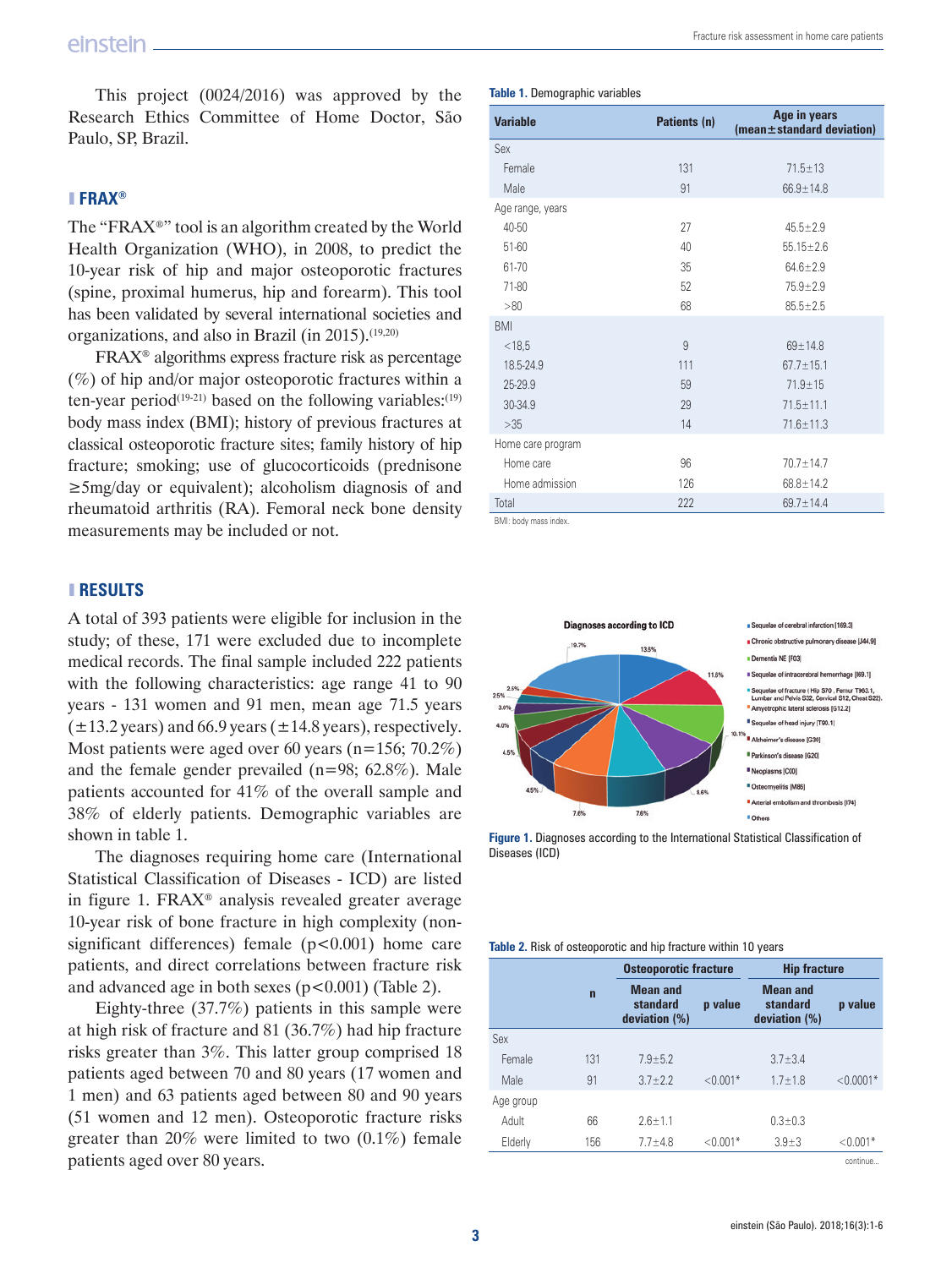...Continuation

| <b>Table Z.</b> KISK OF OSTEODOFOTIC and hip fracture within TO years |                |                                                     |                        |                                              |                        |
|-----------------------------------------------------------------------|----------------|-----------------------------------------------------|------------------------|----------------------------------------------|------------------------|
|                                                                       |                | <b>Osteoporotic fracture</b>                        |                        | <b>Hip fracture</b>                          |                        |
|                                                                       | $\overline{ }$ | <b>Mean and</b><br><b>standard</b><br>deviation (%) | p value                | <b>Mean and</b><br>standard<br>deviation (%) | p value                |
| Age group, years                                                      |                |                                                     |                        |                                              |                        |
| 40-50                                                                 | 27             | $2.4 \pm 1$                                         |                        | $0.2 \pm 0.3$                                |                        |
| 51-60                                                                 | 40             | $2.7 \pm 1.2$                                       |                        | $0.4 + 0.3$                                  |                        |
| 61-70                                                                 | 35             | $3.3 \pm 1.7$                                       |                        | $1 + 0.9$                                    |                        |
| 71-80                                                                 | 52             | $6.4 \pm 3.2$                                       |                        | $3.3 \pm 2.4$                                |                        |
| > 80                                                                  | 68             | $11.1 \pm 4.6$                                      | $< 0.001$ <sup>+</sup> | $6 + 2.7$                                    | $< 0.001$ <sup>+</sup> |
| <b>BMI</b>                                                            |                |                                                     |                        |                                              |                        |
| < 18.5                                                                | 9              | $6.5 + 3.9$                                         |                        | 4.1 $\pm 3.7$                                |                        |
| 18.5-24.9                                                             | 111            | $6.5 + 5.2$                                         |                        | $3.2 \pm 3.5$                                |                        |
| 25-29.9                                                               | 59             | $6.6 + 4.6$                                         |                        | $2.8 \pm 2.5$                                |                        |
| 30-34.9                                                               | 29             | $5.4 + 3.5$                                         |                        | $2 + 1.2$                                    |                        |
| >35                                                                   | 14             | $3.9 \pm 2.7$                                       | $0.2711$ <sup>t</sup>  | $1.2 \pm 1.2$                                | $0.0464^{\dagger}$     |
| Type of care                                                          |                |                                                     |                        |                                              |                        |
| Home care                                                             | 96             | $5.8 + 4.6$                                         |                        | $2.7 \pm 2.8$                                |                        |
| Home<br>admission                                                     | 126            | $6.5 + 4.8$                                         | $0.1936*$              | $3 + 3.2$                                    | $0.3030*$              |
| Previous fracture and or osteoporosis                                 |                |                                                     |                        |                                              |                        |
| Absent or<br>unknown                                                  | 198            | $5.9 + 4.4$                                         |                        | $2.8 + 2.9$                                  |                        |
| Present                                                               | 24             | $8.6 \pm 6.5$                                       | $0.0114*$              | $3.6 + 4.2$                                  | $0.3628*$              |
| Use of steroids <sup>#</sup>                                          |                |                                                     |                        |                                              |                        |
| Absent                                                                | 204            | $6.2 + 4.7$                                         |                        | $2.9 + 3$                                    |                        |
| Present                                                               | 18             | $6.8 + 4.6$                                         | 0.2543"                | $3 + 3.7$                                    | $0.7642*$              |
| Total                                                                 | 222            | $6.2 + 4.7$                                         |                        | $2.9 + 3$                                    |                        |

**Table 2.** Risk of osteoporotic and hip fracture within 10 years

\* Mann-Whitney teste; † analysis of variance; ‡ steroids for over 3 month, dose of 5mg/day prednisone or equivalent.

Fracture risk data according to age and sex are shown in figures 2 and 3. The 10-year risk of hip and osteoporotic fracture increased progressively with age in male and female patients alike.



**Figure 2.** Estimated 10-year risk of osteoporotic fracture according to age and sex (FRAX® tool)



**Figure 3.** Estimated 10-year risk of hip fracture according to age and sex (FRAX® tool)

#### ❚ **DISCUSSION**

Aside from increased comorbidity burden, ageing is associated with higher risk of fall, medication use and bone fragility – and therefore with risk of fracture. Hence, home care patients (older adults for the most part) may in fact be an at-risk population.

As in previous studies, female patients  $(p<0.001)$ in this sample were at higher risk of hip and/or osteoporotic fracture, and risks increased progressively with age  $(p<0.001)$ . According to pathophysiology, these findings may be explained by osteoporosis progression, muscle composition changes and environmental or behavioral factors.(14,22-24)

Likewirse in this study (2.86%), a Canadian cohort study with 133354 patients revealed a 2.4% hip fracture rate among elderly home care patients.<sup>(14)</sup> Similar findings regarding hip and osteoporotic fracture risks were also reported in a recent US study involving 3127 individuals aged over 50 years, and evaluated using the FRAX<sup>®</sup> tool (Table 3).<sup>(18)</sup> To the best of the

**Table 3.** Risk of hip and major osteoporotic fracture, per age group, in the present study as compared to the study by Looker et al.<sup>(18)</sup>

| <b>Type of fracture</b>            | <b>Present study</b> | Looker et al. <sup>(18)</sup> |
|------------------------------------|----------------------|-------------------------------|
| Hip, years                         |                      |                               |
| 40-50                              | 0.24                 | 0.1                           |
| 51-60                              | 0.39                 | 0.38                          |
| 61-70                              | 0.99                 | 0.86                          |
| 71-80                              | 2.65                 | 2.41                          |
| > 80                               | 5.6                  | $\ast$                        |
| Major osteoporotic fracture, years |                      |                               |
| 40-50                              | 2.39                 | 2.59                          |
| 51-60                              | 1.73                 | 5.54                          |
| 61-70                              | 3.34                 | 7.77                          |
| 71-80                              | 6.15                 | 9.57                          |
| > 80                               | 12                   | 11.35                         |

\* Imprecise data due to standard deviation > 50%.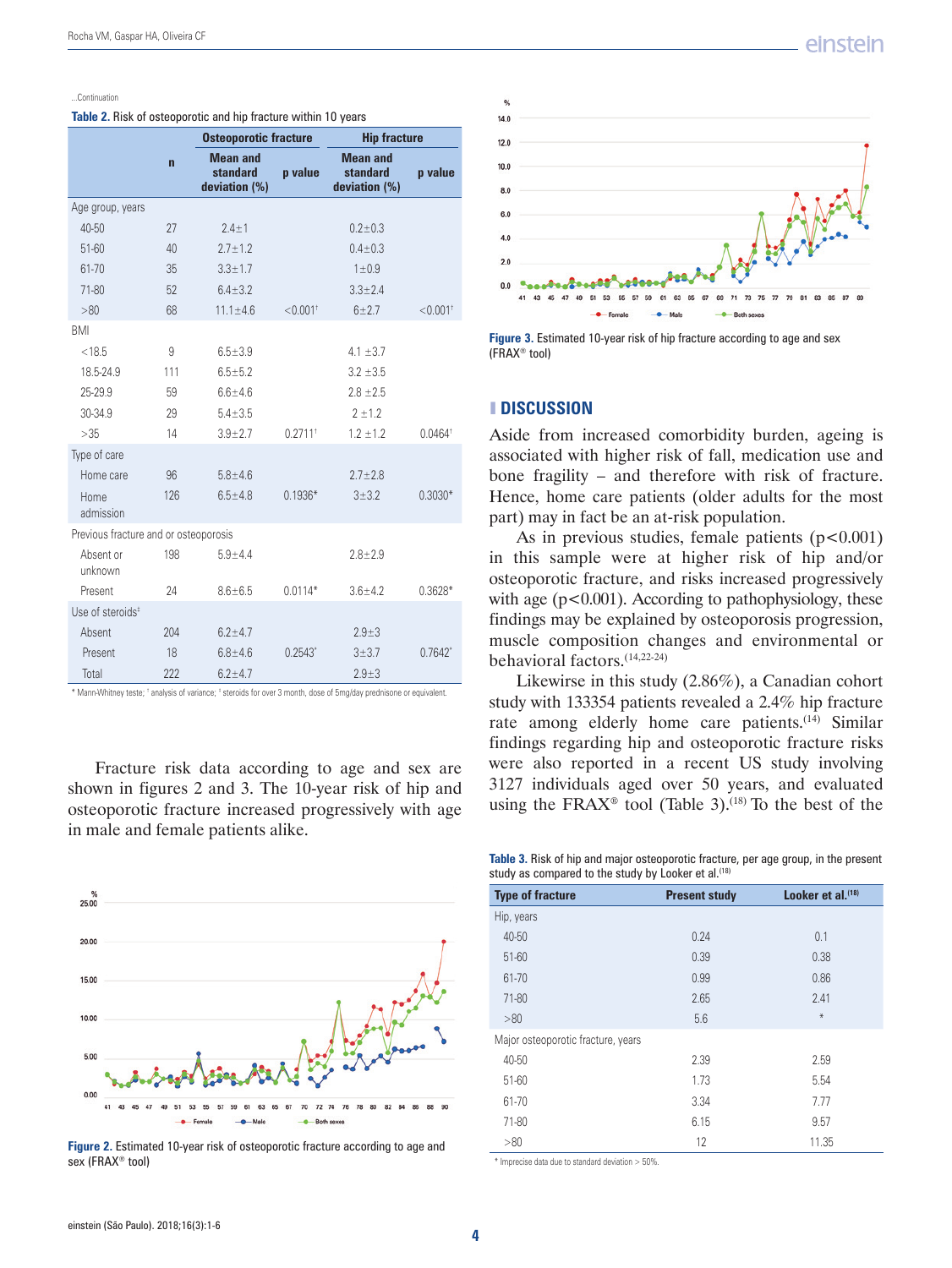authors' knowledge, studies describing FRAX®-based assessment of home care patients are lacking.

Brazilian studies on the topic are scarce. In a retrospective cohort study investigating a population living in the state of Ceará (equatorial region), Castro et al., reported annual hip fracture rates of 5.59/10,000 male and 12.4/10,000 female individuals aged over 50 years – lower than figures reported by Komatsu et al., in the Southeast region of the country (12.6/10,000 male and  $28.8/10,000$  female individuals aged over 60 years).<sup>(25,26)</sup> Continental size and ethnic heterogeneity may account for varying fracture rates in Brazil.

Individuals with Parkinson's disease, those with cognitive impairments and undernourished patients are at greater risk for hip fracture, regardless of osteoporosis.(15) Likewise, undernourished patients  $(BMI < 18.5 kg/m<sup>2</sup>)$  in this study were at greater risk for hip fracture  $(p=0.04)$ . Overweight patients were at greater risk of osteoporotic fracture (non-significant differences;  $p=0.07$ ).

Major conditions affecting patients in this sample involved cognitive and neurological impairments; therefore, the population considered was at high risk of fracture.<sup>(14)</sup> However, it cannot be said that risks were significantly greater in this subset of patients, given multivariate analysis investigating correlations between pathological condition and fracture risk was not performed.

Chronic use of glucocorticoids is known to interfere with bone formation via inhibition of osteoblastic activity. The impacts of chronic prednisone use on bone metabolism, even at low doses, have been confirmed in a randomized trial.<sup>(27)</sup> Corticotherapy was limited to 18 patients (8%) in this sample, who did not have increased fracture risks.

Home care patients are less prone to alcoholism and smoking. This was thought to be a protective factor in FRAX® analysis, which may offset remaining risks in this selective patient population. Also, other potential risk factors for fracture in home care patients, such as immobility, specific underlying conditions (particularly neurological conditions), use of medications interfering with bone metabolism (*e.g*., anticonvulsant agents) and frequent physical therapy manipulation, are not accounted for in the FRAX® tool. This begs the question whether application of the FRAX® score as a stand-alone tool (*i.e*., independent of bone density measurements) might underestimate true fracture risks in these patients. On the other hand, the value of clinical scoring systems in scenarios where the possibility of BMD assessment is limited due transportation and/or locomotion constraints cannot be overemphasized.

Rheumatoid arthritis (RA) is the only underlying disease incorporated in the FRAX® tool. RA is rarely diagnosed in home care settings and could well be replaced or complemented by more prevalent conditions associated with higher fracture risks in this subset of patients, such as cerebral palsy. Also important, clinical scores should account for patients aged under 40, including pediatric patients.

FRAX® analysis of home care patients revealed similar fracture risks in this population and individuals of similar age overall. However, higher fracture rates are in fact observed in home care patients in clinical practice. Hence, deeper investigation of this specific patient subset is warranted for increased understanding of the true risk factors in this population and construction of a specific clinical risk score.

Patient exclusion due to incomplete medical records and exclusion of BMD data from the FRAX® analysis were the major limitations in this study. Given BMD data were not taken into account, correlation analysis of the clinical score with and without this ancillary test was not possible.

# ❚ **CONCLUSION**

FRAX®-based fracture risk assessment in home care patients revealed increased hip and osteoporotic fracture risks with advancing age and higher risks of both fractures in female compared to male patients.

Undernourishment was significantly associated with increased hip fracture risk. Other variables accounted for in the FRAX® tool were not directly correlated with fracture risk in the population studied.

Deeper investigation of fracture rates in home care patients via cohort studies may be a valuable alternative for identification of additional risk factors in this specific patient subpopulation, and may contribute to improved quality of carefor these patients.

#### ❚ **AUTHORS' INFORMATION**

Rocha VM: https://orcid.org/0000-0002-1236-8377 Gaspar HA: https://orcid.org/0000-0001-7756-4072 Oliveira CF: https://orcid.org/0000-0003-3525-3887

# ❚ **REFERENCES**

1. Instituto Brasileiro de Geografia e Estatística (IBGE). CENSO 2010. População brasileira envelhece em ritmo acelerado [Internet]. Brasília (DF): IBGE; 2008 [citado 2017 Ago 30]. Disponível em: http://censo2010.ibge.gov.br/noticias-censo?vie w=noticia&id=1&idnoticia=1272&busca=1&t=ibge-populacao-brasileiraenvelhece-ritmo-acelerado